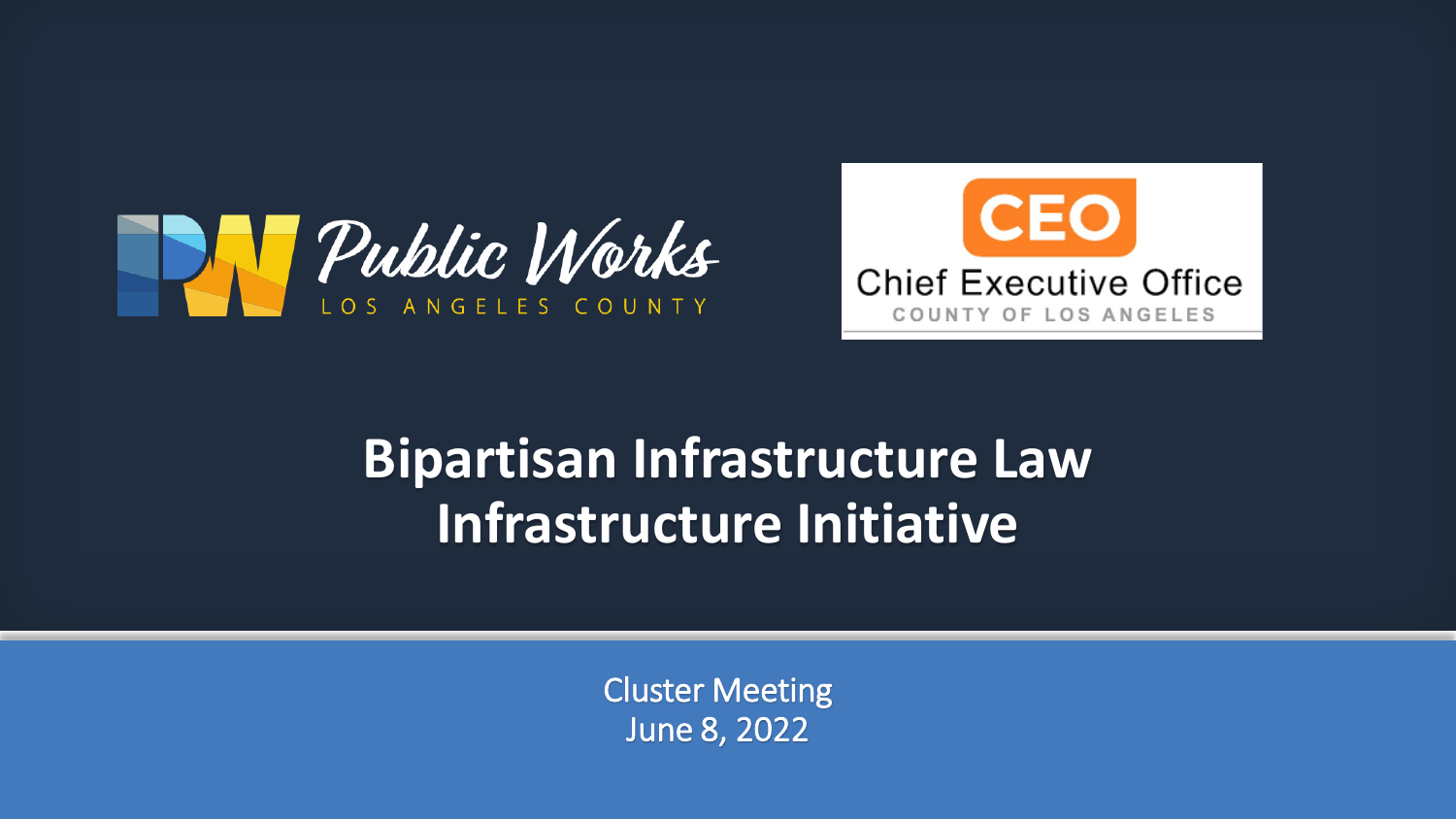#### Bipartisan Infrastructure Law



- **Generational:** Once-in-a-lifetime infrastructure funding opportunities
- **Unprecedented:** \$1 trillion over 5 years (through FY 2026)
- **Equity:** invest in un-finished communities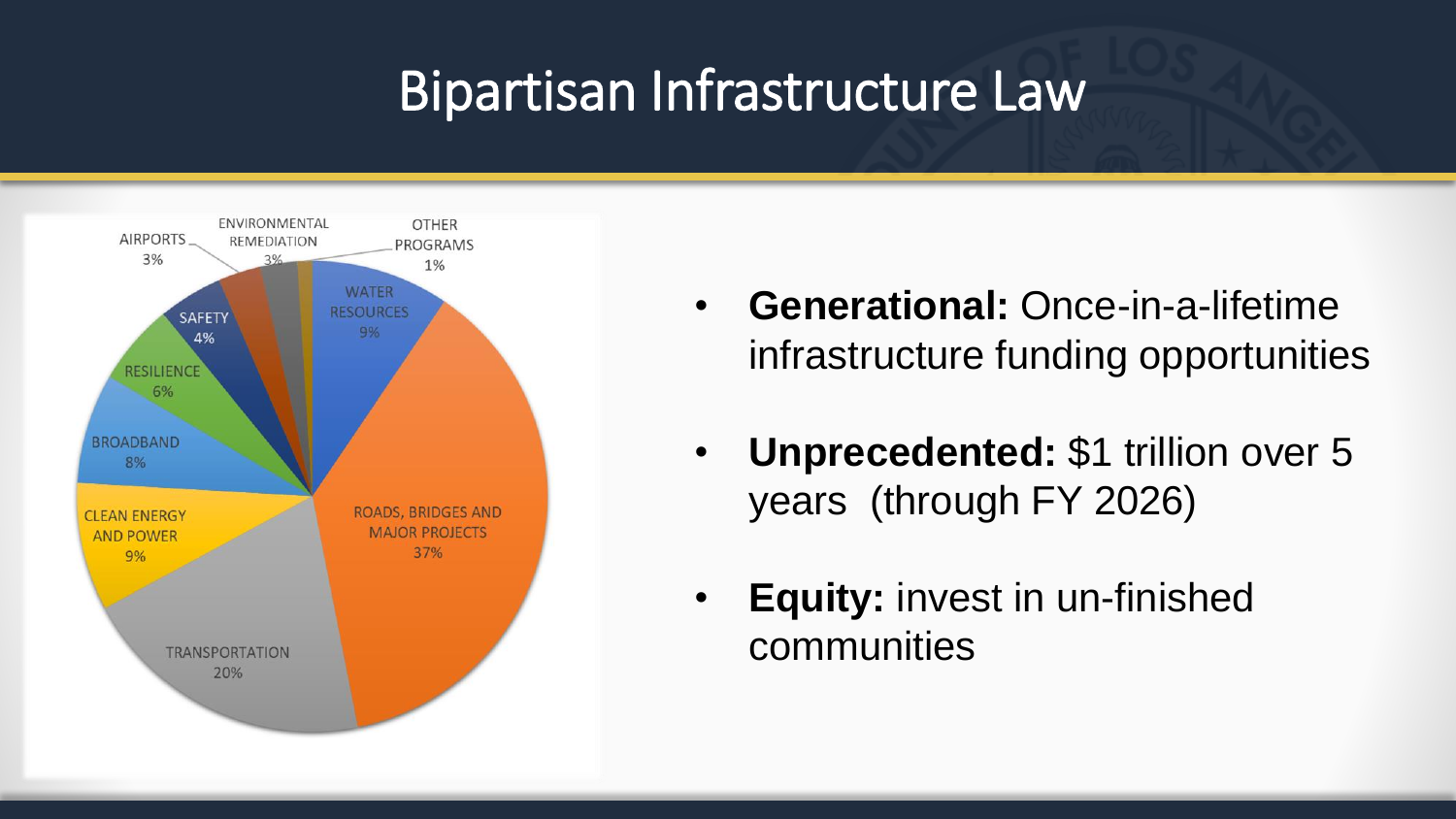### Bipartisan Infrastructure Law

- 375 Programs Funded
- State Formula Funding and Competitive **Grants** 
	- California \$48 billion in Formula Funding
	- Competitive Grants \$196 billion
- Timeline
	- Depends on grant
		- RAISE (Transportation) Grant Projects must be completed by September 2026
		- INFRA (Transportation) Grant No final deadline

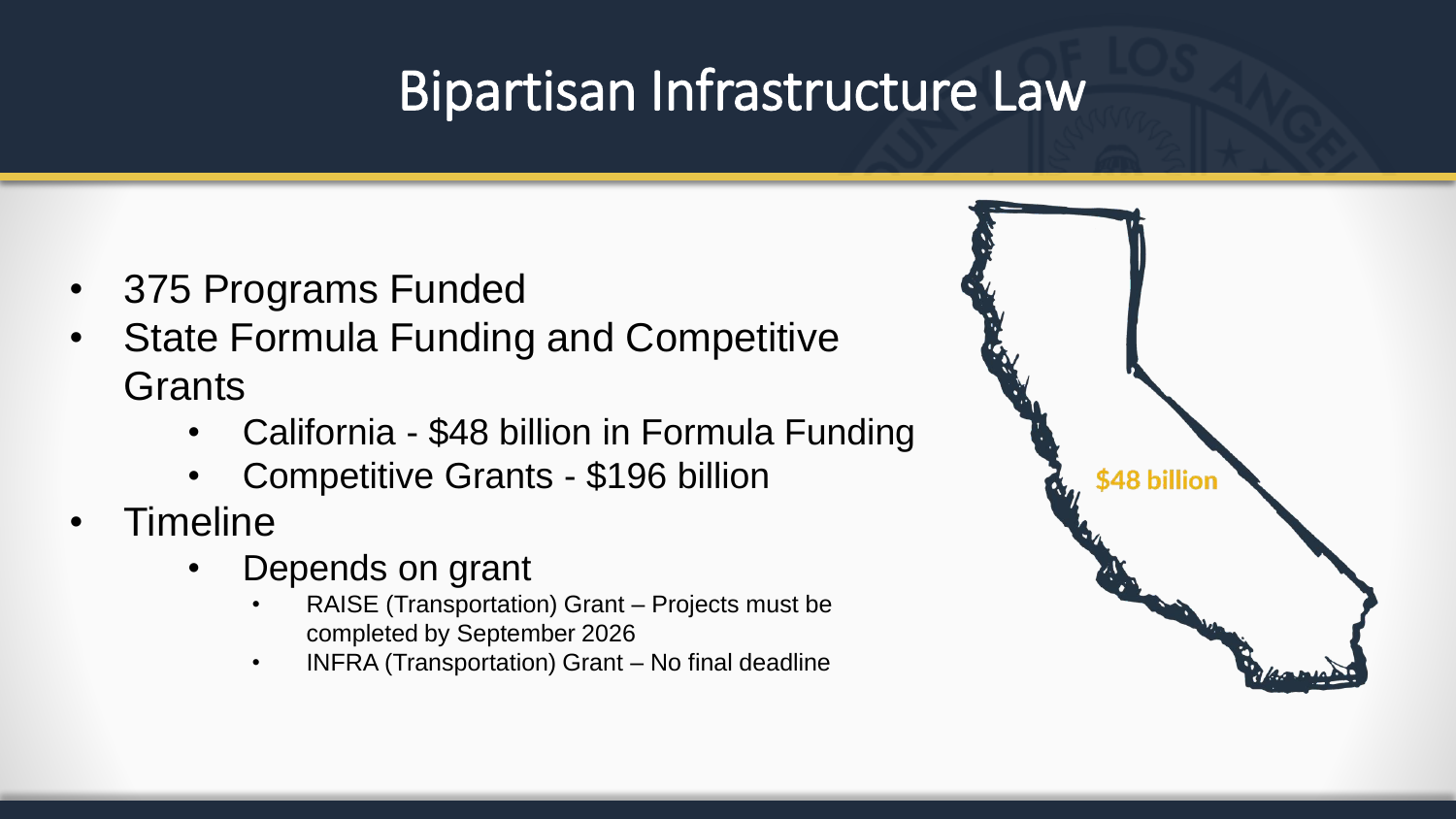# Notice of Funding Opportunities (Public Works)

| <b>Program Name</b>                       | <b>Due Date</b> | <b>Amount</b><br><b>Available</b> | <b>Status</b>                           | <b>Projects</b>                                                                                            | <b>Amount</b><br><b>Requested</b>                                           |
|-------------------------------------------|-----------------|-----------------------------------|-----------------------------------------|------------------------------------------------------------------------------------------------------------|-----------------------------------------------------------------------------|
| <b>WaterSMART: Applied Science</b>        | 4/14/22         | \$1.5 <sub>M</sub>                | Applied                                 | Big Tujunga Dam Improvement                                                                                | \$192,000<br>$\bullet$                                                      |
| <b>Transportation (RAISE)</b>             | 4/14/22         | \$7.5B                            | Applied                                 | •Advanced Traffic Controller Upgrades<br>•San Jose Creek Regional Access Project                           | $\cdot$ \$5.24 M<br>\$14.5 <sub>M</sub><br>$\bullet$                        |
| Transportation (MEGA, INFRA,<br>RURAL)    | 5/23/22         | \$13.2 B                          | Applied                                 | ·Imperial Bridge over Coyote Creek<br>.Wilshire Blvd over Bonsall Ave Bridge<br>•Turnbull Grade Separation | $\cdot$ \$12.3 M<br>\$15.8 <sub>M</sub><br>\$20.5 <sub>M</sub><br>$\bullet$ |
| Safe Streets & Roads for All              | 9/15/22         | \$5B                              | Applying                                | Vision Zero Projects                                                                                       |                                                                             |
| <b>WaterSMART: Drought Resiliency</b>     | 6/15/22         | <b>TBD</b>                        | Applying                                |                                                                                                            |                                                                             |
| WaterSMART: Water & Energy<br>Efficiency  | 7/28/22         | <b>TBD</b>                        | Reviewing                               |                                                                                                            |                                                                             |
| <b>Contract Tower Grant (Airports)</b>    | 5/16/22         | \$5B                              | Additional<br>Outreach<br><b>Needed</b> |                                                                                                            |                                                                             |
| Low or No Emission Grant (Bus<br>Program) | 5/31/22         | \$5.6B                            | Did Not Qualify                         |                                                                                                            |                                                                             |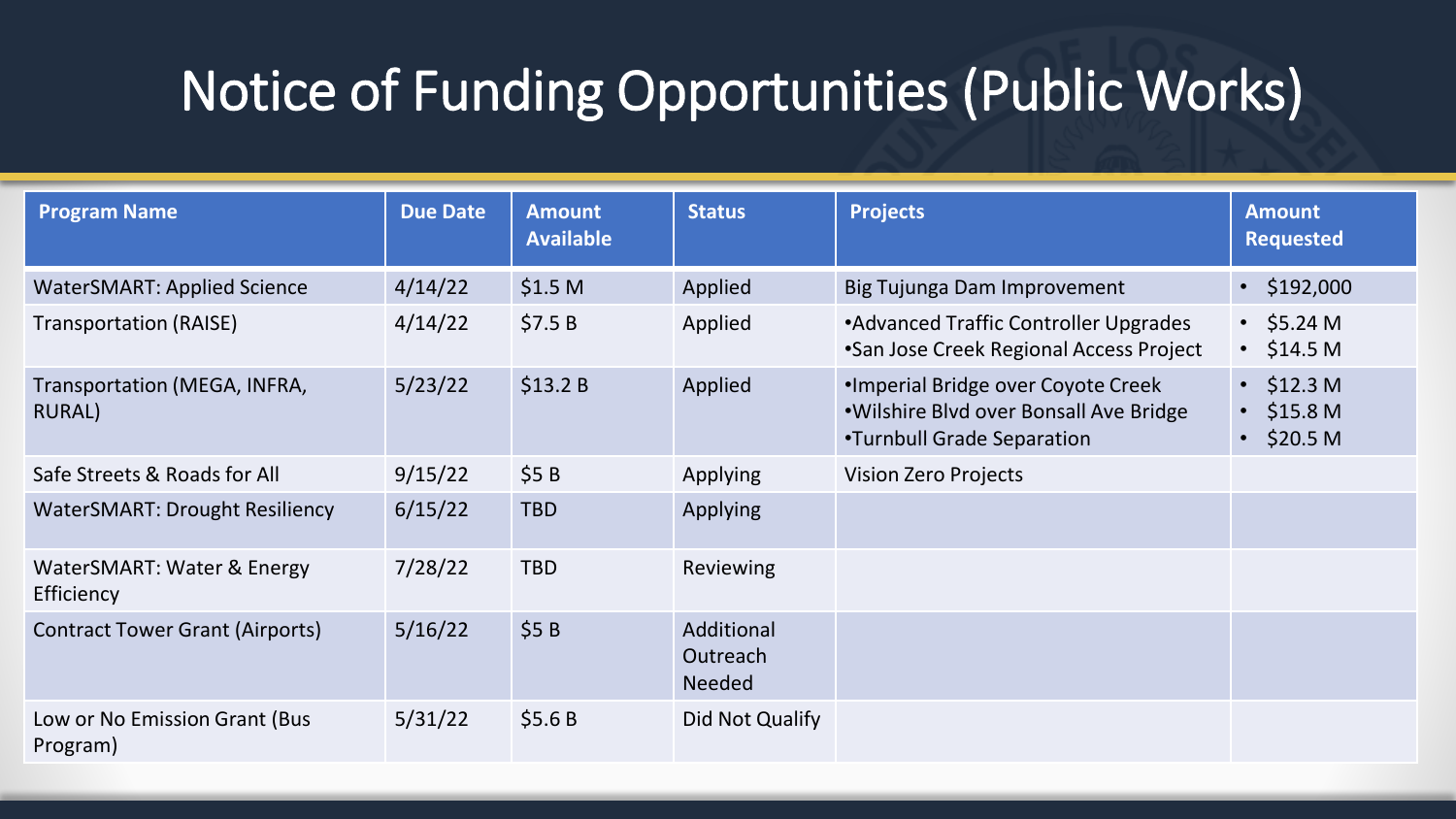#### Other Notice of Funding Opportunities

| <b>Program Name</b>                                       | <b>Amount Available</b> | <b>Due Date</b> |
|-----------------------------------------------------------|-------------------------|-----------------|
| <b>Energy Storage Demonstration Projects</b>              | \$355 M                 | 6/16/2022       |
| Marine Highway (Ports)                                    | \$25 M                  | 6/17/2022       |
| Preventing Spread of Invasive Species                     | \$100 M                 | 6/22/2022       |
| Carbon Storage Facility                                   | \$2.5B                  | 6/27/2022       |
| <b>Battery Material Processing</b>                        | \$3B                    | 7/1/2022        |
| <b>Transit Oriented Development Planning</b>              | \$68 M                  | 7/25/2022       |
| State Broadband Equity, Access, and<br>Deployment Program | \$42B                   | 7/18/2022       |
| Vehicle Battery Recycling Application                     | \$200 M                 | 7/19/2022       |
| <b>Brownfields Job Training</b>                           | \$12 M                  | 8/2/2022        |
| Regional Clean Hydrogen Hubs                              | \$8B                    | 3/10/2023       |
| Regional Direct Air Capture Hub                           | \$100 M                 | 5/31/2023       |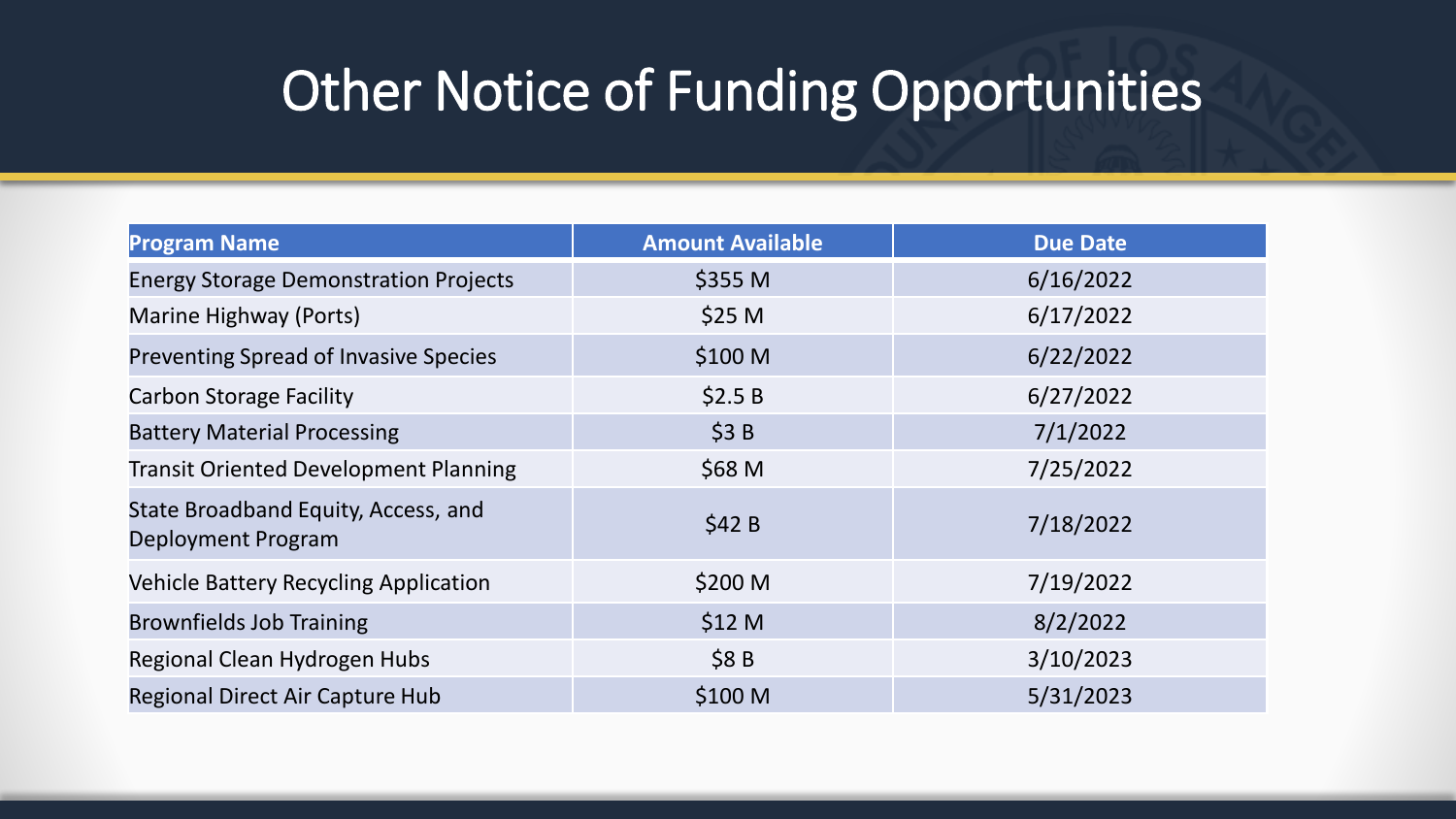#### Infrastructure Initiative

- **Infrastructure Initiative** (Motion #30 April 5, 2022)
	- Unincorporated County Coordination
	- Regional Coordination
- **Benefits of Initiative**
	- Collaborative Approach
	- Project Evaluation
	- Cost Effective
- Find out more at [www.InfrastructureLA.org](http://www.infrastructurela.org/)



**BIPARTISAN INFRASTRUCTURE LAW** 

**NEW** 

# **INFRASTRUCTURE INITIATIVE**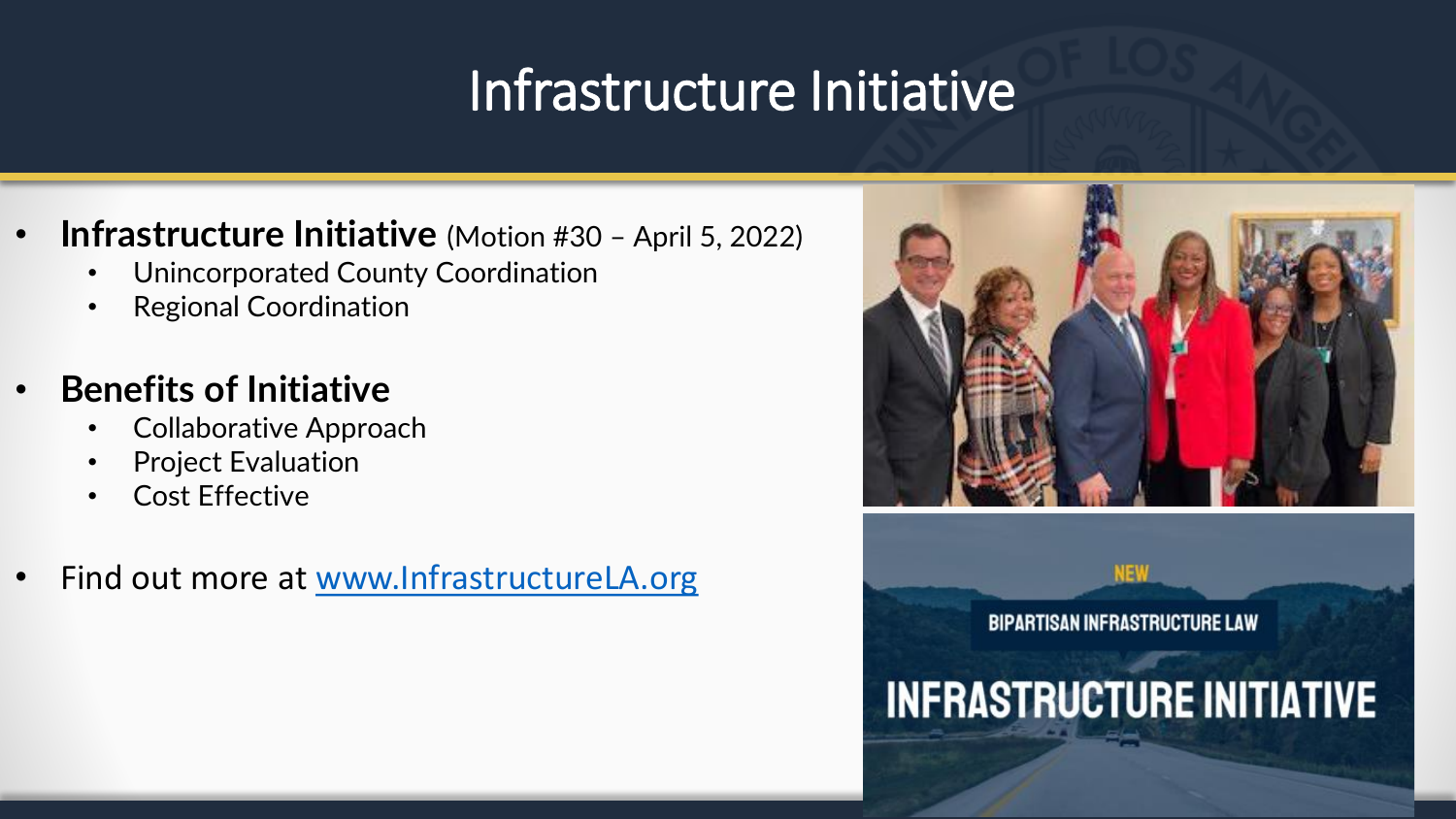### Unincorporated Area Coordination

#### • **CEO**

- Governance and Action Plan
- Develop Evaluation Criteria and Prioritized List
- **Public Works**
	- Collaboration Meetings
	- BIL Information Dissemination

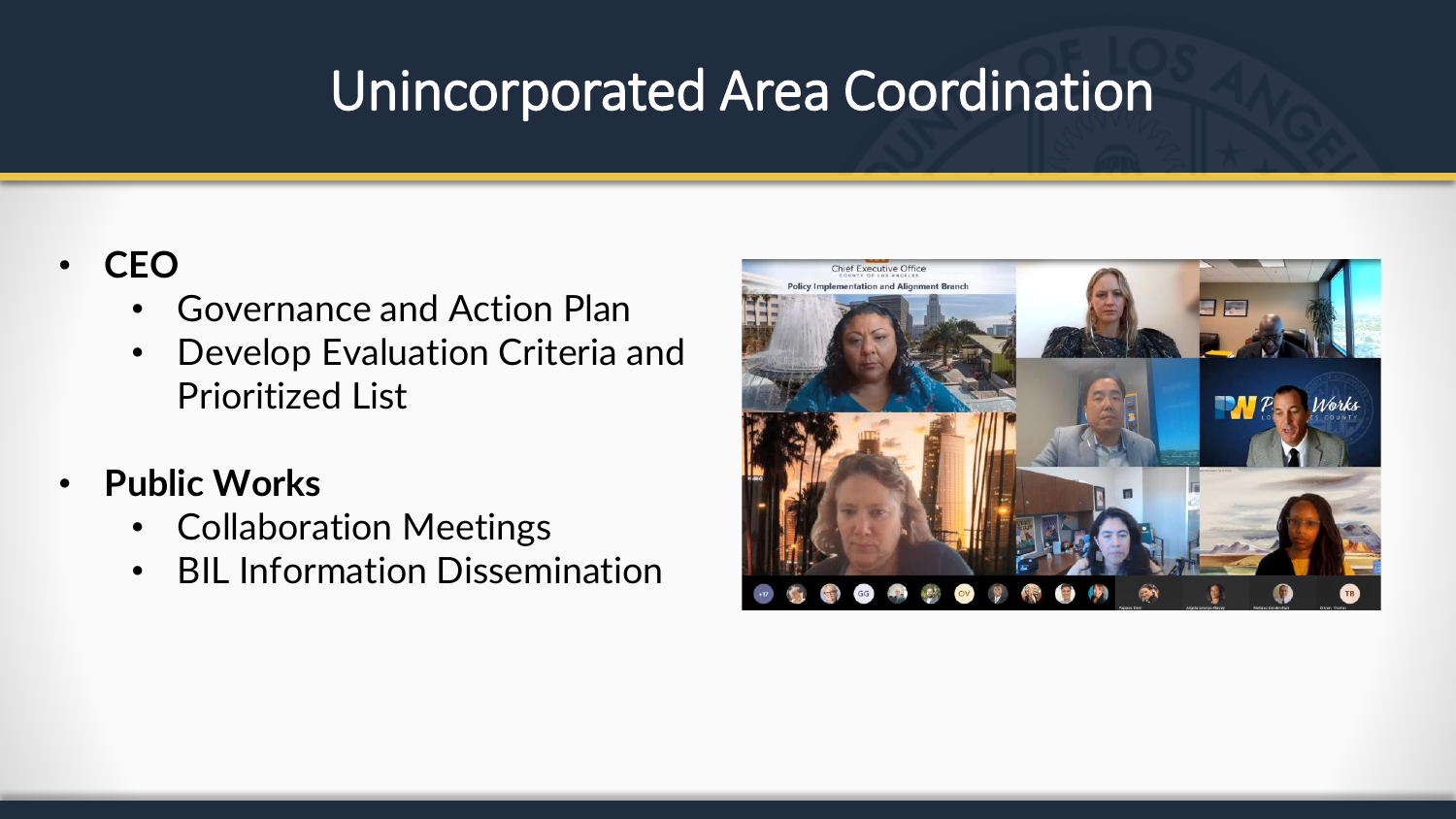#### **WHERE ARE WE NOW?**